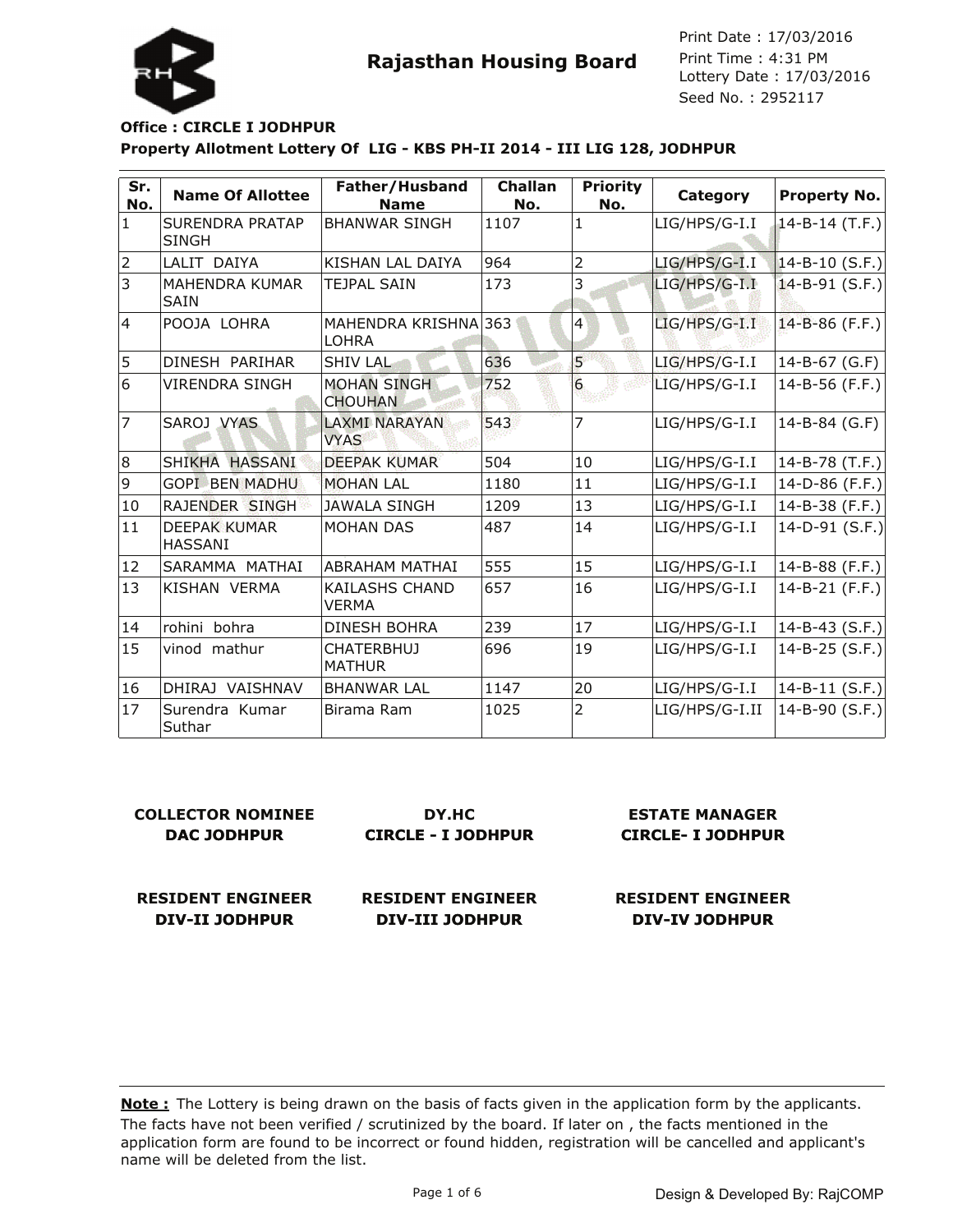Lottery Date : 17/03/2016 Seed No. : 2952117 Print Date : 17/03/2016 Print Time : 4:31 PM



#### **Property Allotment Lottery Of LIG - KBS PH-II 2014 - III LIG 128, JODHPUR Office : CIRCLE I JODHPUR**

| Sr.<br>No. | <b>Name Of Allottee</b>              | Father/Husband<br><b>Name</b>           | <b>Challan</b><br>No. | <b>Priority</b><br>No. | Category       | <b>Property No.</b>   |
|------------|--------------------------------------|-----------------------------------------|-----------------------|------------------------|----------------|-----------------------|
| 18         | DEVENDRA GEHLOT                      | <b>SUKANRAJ</b>                         | 233                   | $\overline{4}$         | LIG/HPS/G-I.II | $14 - B - 4$ (G.F)    |
| 19         | <b>MUTHA</b><br>lSALESH              | <b>KANTI LAL</b>                        | 422                   | $\mathbf{1}$           | LIG/HPS/G-I.II | $14 - B - 22$ (F.F.)  |
| 20         | <b>BHIMA RAM</b><br><b>CHOUDHARY</b> | <b>NATHARAM</b>                         | 1141                  | 5                      | LIG/HPS/G-I.II | $14 - B - 46$ (T.F.)  |
| 21         | ANIL VYAS                            | BHAGWATI LAL VYAS 120                   |                       | 6                      | LIG/HPS/G-I.II | $14-D-108$<br>(S.F.)  |
| 22         | PURUSHOTAM DAS<br><b>PUROHIT</b>     | <b>ANANT LAL</b>                        | 311                   | 8                      | LIG/HPS/G-I.II | 14-D-85 (F.F.)        |
| 23         | LAXMINARAYAN<br>ISOLANKI             | PREMA RAM<br><b>SOLANKI</b>             | 458                   | $\overline{9}$         | LIG/HPS/G-I.II | 14-B-81 (G.F)         |
| 24         | RAMESH KUMAR                         | <b>DHANRAJ</b>                          | 20                    | 10                     | LIG/HPS/G-I.II | $ 14$ -B-15 (T.F.)    |
| 25         | Rajesh Gajraj                        | <b>SURAJ BHAN SINGH</b>                 | 1084                  | 11                     | LIG/HPS/G-I.II | 14-D-87 (F.F.)        |
| 26         | KAVITA KANJANI                       | <b>RAM CHANDRA</b>                      | 742                   | 1                      | LIG/HPS/G-II.I | $14-D-110$<br>(T.F.)  |
| 27         | <b>GAURAV GURBANI</b>                | <b>RAMESH CHANDRA</b>                   | 158                   | $\overline{2}$         | LIG/HPS/G-II.I | 14-B-34 (G.F)         |
| 28         | Anwar Moazam                         | Mohammad Ayyub                          | 320                   | 3                      | LIG/HPS/G-II.I | $14-D-92$ (S.F.)      |
| 29         | SANGEETA GAUR                        | LAXMI NARAYAN<br><b>GAUR</b>            | 786                   | $\overline{4}$         | LIG/HPS/G-II.I | 14-B-58 $(S.F.)$      |
| 30         | KHEM SINGH                           | <b>BALKISHAN</b>                        | 959                   | 5                      | LIG/HPS/G-II.I | $ 14 - B - 74$ (S.F.) |
| 31         | RAJ KUAMRI DEVI                      | LAGAN YADAV                             | 672                   | 6                      | LIG/HPS/G-II.I | $14 - B - 31$ (T.F.)  |
| 32         | KUMBHA RAM                           | <b>HIRA RAM</b>                         | 802                   | 7                      | LIG/HPS/G-II.I | $14 - B - 94$ (T.F.)  |
| 33         | İSUNDARI DEVI                        | PABU RAM PRAJAPAT                       | 1070                  | $\overline{8}$         | LIG/HPS/G-II.I | 14-B-76 (S.F.)        |
| 34         | BHAGA RAM JAT                        | <b>MEHRA RAM</b>                        | 1314                  | 10                     | LIG/HPS/G-II.I | $14-D-101$<br>(F.F.)  |
| 35         | kalyan singh<br>rajpurohit           | <b>GUMAN SINGH</b><br><b>RAJPUROHIT</b> | 144                   | 13                     | LIG/HPS/G-II.I | 14-B-39 (F.F.)        |

| DY.HC                     |
|---------------------------|
| <b>CIRCLE - I JODHPUR</b> |
|                           |

**CIRCLE- I JODHPUR**

**RESIDENT ENGINEER DIV-II JODHPUR**

**RESIDENT ENGINEER DIV-III JODHPUR**

**RESIDENT ENGINEER DIV-IV JODHPUR**

**ESTATE MANAGER**

The facts have not been verified / scrutinized by the board. If later on, the facts mentioned in the application form are found to be incorrect or found hidden, registration will be cancelled and applicant's name will be deleted from the list. **Note :** The Lottery is being drawn on the basis of facts given in the application form by the applicants.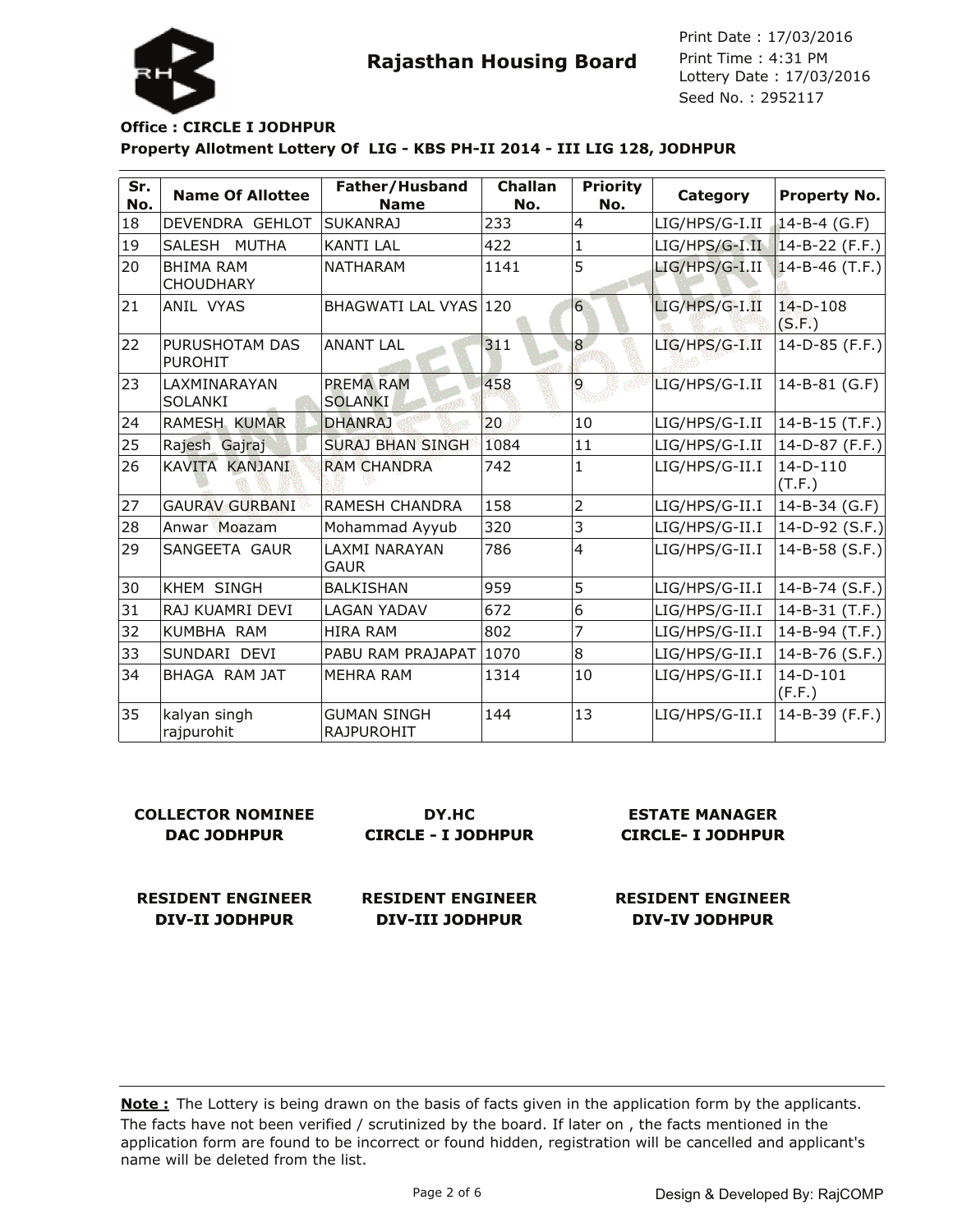

Lottery Date : 17/03/2016 Seed No. : 2952117 Print Date : 17/03/2016 Print Time : 4:31 PM

### **Property Allotment Lottery Of LIG - KBS PH-II 2014 - III LIG 128, JODHPUR Office : CIRCLE I JODHPUR**

| Sr.<br>No. | <b>Name Of Allottee</b>               | Father/Husband<br><b>Name</b>       | Challan<br>No. | <b>Priority</b><br>No. | Category       | <b>Property No.</b>  |
|------------|---------------------------------------|-------------------------------------|----------------|------------------------|----------------|----------------------|
| 36         | harish kumar                          | <b>KUSHAL DAS</b>                   | 250            | 14                     | LIG/HPS/G-II.I | $14-D-111$<br>(T.F.) |
| 37         | <b>NARENDRA KUMAR</b><br>PARWANI      | TIKAM DAS PARWANI 1121              |                | 15                     | LIG/HPS/G-II.I | $14 - B - 79$ (T.F.) |
| 38         | MAHABUB RAM                           | <b>JOGARAM</b>                      | 362            | 16                     | LIG/HPS/G-II.I | $14 - B - 3$ (G.F)   |
| 39         | <b>JITENDRA RAJ</b><br><b>KUMAWAT</b> | <b>AMAR CHAND</b><br><b>KUMAWAT</b> | 446            | 17                     | LIG/HPS/G-II.I | $14 - B - 48$ (T.F.) |
| 40         | SANTOSH KANWAR                        | <b>PADAM SINGH</b>                  | 603            | 18                     | LIG/HPS/G-II.I | 14-B-6 (F.F.)        |
| 41         | <b>DINESH</b><br><b>VISHNOI</b>       | <b>BHIYA RAM</b>                    | 990            | 19                     | LIG/HPS/G-II.I | 14-B-85 (F.F.)       |
| 42         | UMMED SINGH<br><b>RAWAL</b>           | <b>MOTI SINGH</b>                   | 95             | 20                     | LIG/HPS/G-II.I | $14 - B - 62$ (T.F.) |
| 43         | <b>VILAYAT SINGH</b>                  | <b>SAWAI SINGH</b>                  | 1132           | 21                     | LIG/HPS/G-II.I | $14-D-109$<br>(T.F.) |
| 44         | <b>MAHAVEER SINGH</b><br>SONIGARA     | <b>JETHU SINGH</b>                  | 1352           | 22                     | LIG/HPS/G-II.I | 14-B-53 (F.F.)       |
| 45         | OM PRAKASH                            | <b>NARAYAN RAM</b>                  | 264            | 24                     | LIG/HPS/G-II.I | $14 - B - 9$ (S.F.)  |
| 46         | SAJJAN DEVI                           | ROOP CHAND SONI                     | 1003           | 25                     | LIG/HPS/G-II.I | 14-B-55 (F.F.)       |
| 47         | <b>GUDIYA</b><br><b>CHOUDHARY</b>     | THAKARA RAM                         | 1148           | 26                     | LIG/HPS/G-II.I | 14-B-68 (G.F)        |
| 48         | MANISHA<br><b>VISHNOI</b>             | MAHIPAL BABAL                       | 1085           | 27                     | LIG/HPS/G-II.I | $14 - B - 50$ (G.F)  |
| 49         | <b>PREMLATA</b>                       | LATE PREM KUMAR<br><b>SHARMA</b>    | 443            | 28                     | LIG/HPS/G-II.I | 14-D-81 (G.F)        |
| 50         | TULSI VISHNOI                         | <b>BHIYA RAM</b>                    | 1082           | 29                     | LIG/HPS/G-II.I | $ 14-D-94(T.F.) $    |
| 51         | SARITA CHOUDHARY SH JITENDRA          | <b>MUNDEL</b>                       | 944            | 30                     | LIG/HPS/G-II.I | $14 - B - 16$ (T.F.) |
| 52         | RANVIR SINGH                          | <b>HANWANT SINGH</b>                | 1173           | 31                     | LIG/HPS/G-II.I | $14 - B - 69$ (F.F.) |

| <b>COLLECTOR NOMINEE</b> | DY.HC                     | <b>ESTATE MANAGER</b>    |  |
|--------------------------|---------------------------|--------------------------|--|
| <b>DAC JODHPUR</b>       | <b>CIRCLE - I JODHPUR</b> | <b>CIRCLE-I JODHPUR</b>  |  |
| <b>RESIDENT ENGINEER</b> | <b>RESIDENT ENGINEER</b>  | <b>RESIDENT ENGINEER</b> |  |
| DIV-II JODHPUR           | <b>DIV-III JODHPUR</b>    | <b>DIV-IV JODHPUR</b>    |  |

The facts have not been verified / scrutinized by the board. If later on , the facts mentioned in the application form are found to be incorrect or found hidden, registration will be cancelled and applicant's name will be deleted from the list. **Note :** The Lottery is being drawn on the basis of facts given in the application form by the applicants.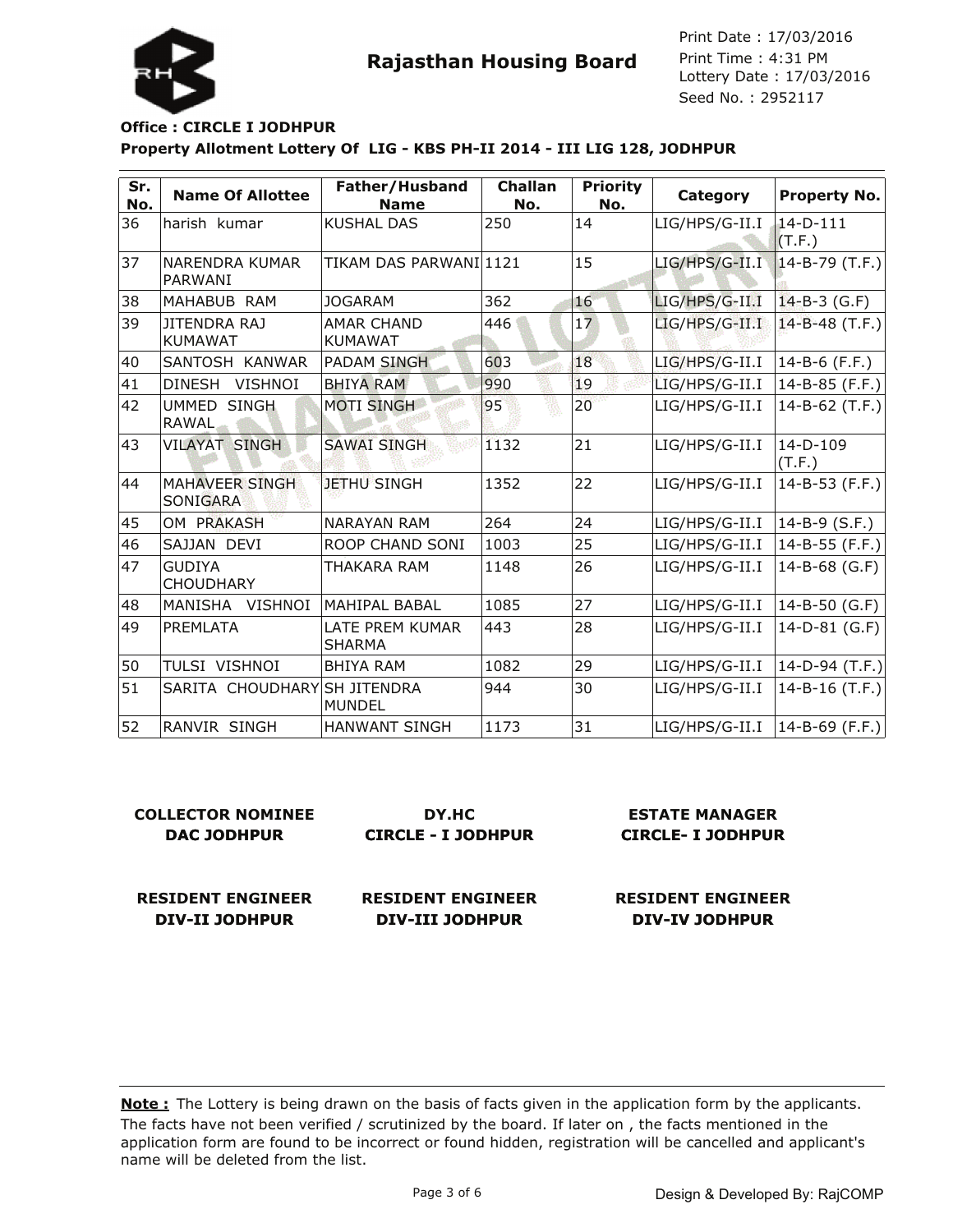

Lottery Date : 17/03/2016 Seed No. : 2952117 Print Date : 17/03/2016 Print Time : 4:31 PM

### **Property Allotment Lottery Of LIG - KBS PH-II 2014 - III LIG 128, JODHPUR Office : CIRCLE I JODHPUR**

| Sr.<br>No. | <b>Name Of Allottee</b>               | Father/Husband<br><b>Name</b>           | Challan<br>No. | <b>Priority</b><br>No. | Category                         | Property No.             |
|------------|---------------------------------------|-----------------------------------------|----------------|------------------------|----------------------------------|--------------------------|
| 53         | USHA PUROHIT                          | <b>SURESH CHANDRA</b><br><b>PUROHIT</b> | 1191           | 32                     | LIG/HPS/G-II.I                   | 14-B-20 (G.F)            |
| 54         | PUSHPA DEVI                           | <b>SUNDAR LAL</b>                       | 1167           | 3                      | $LIG/HPS/G-II.II$ 14-B-29 (T.F.) |                          |
| 55         | NARSA RAM                             | <b>BHERU RAM</b>                        | 1306           | $\overline{4}$         | LIG/HPS/G-II.II                  | $14 - D - 107$<br>(S,F.) |
| 56         | <b>GAJENDRA SINGH</b><br>LODWAL       | <b>RAGHUVEER SINGH</b><br>LODWAL        | 1439           | $\mathbf{1}$           | LIG/HPS/G-IV                     | $14-D-90$ (S.F.)         |
| 57         | VISHAL KUMAR                          | DEV KISHAN GUND                         | 999            | $\overline{a}$         | LIG/HPS/G-IV                     | $14 - B - 47$ (T.F.)     |
| 58         | <b>BABU LAL RAVAL</b>                 | <b>CHAMPA LAL</b>                       | 775            | $6 \overline{6}$       | LIG/HPS/G-IV                     | 14-D-99 (G.F)            |
| 59         | <b>JASRAJ</b><br><b>GUJAR</b>         | LET.TEJ RAJ GUJAR                       | 301            | 7                      | LIG/HPS/G-IV                     | 14-B-95 (T.F.)           |
| 60         | <b>RATAN</b><br><b>KUMAR</b>          | <b>MALA RAM</b>                         | 1408           | 8                      | LIG/HPS/G-IV                     | 14-B-24 (F.F.)           |
| 61         | <b>RAM</b><br><b>PRASAD</b>           | <b>AMARA RAM</b>                        | 1429           | 9                      | LIG/HPS/G-IV                     | 14-B-36 (G.F)            |
| 62         | KALU LAL MEGHWAL VEERA RAM            |                                         | 243            | 11                     | LIG/HPS/G-IV                     | 14-B-51 (G.F)            |
| 63         | DARIYAV                               | <b>MANOHAR</b>                          | 566            | 13                     | LIG/HPS/G-IV                     | $14 - B - 93$ (T.F.)     |
| 64         | <b>DALI</b>                           | MOHAN LAL MUSA                          | 1253           | 15                     | LIG/HPS/G-IV                     | $14 - B - 45$ (T.F.)     |
| 65         | SATISH TÄNWAR                         | <b>MADAN LAL TANWAR</b>                 | 161            | 16                     | LIG/HPS/G-IV                     | 14-B-63 (T.F.)           |
| 66         | <b>DHARMENDRA</b><br><b>CHOUDHARY</b> | <b>GANESH RAM</b>                       | 260            | $\mathbf{1}$           | LIG/HPS/G-IX.I                   | 14-D-98 (G.F)            |
| 67         | <b>SOHAN SINGH</b><br><b>PANWAR</b>   | <b>SURAJ SINGH</b>                      | 766            | $\overline{2}$         | LIG/HPS/G-IX.I                   | $ 14 - B - 82$ (G.F)     |
| 68         | Ramesh Kumar                          | Surjan Ram                              | 1035           | 3                      | LIG/HPS/G-IX.I                   | $14-D-100$<br>(G.F)      |
| 69         | FARASA<br><b>RAM</b>                  | <b>GEMARA RAM</b>                       | 1195           | $\mathbf{1}$           | LIG/HPS/G-V                      | 14-B-71 (F.F.)           |
| 70         | <b>HAJARA RAM</b>                     | <b>KHANGAR RAM</b>                      | 1201           | 2                      | LIG/HPS/G-V                      | 14-B-44 (S.F.)           |
| 71         | RAMESH KUMAR                          | <b>KHUMANA RAM</b>                      | 1016           | $\overline{4}$         | LIG/HPS/G-V                      | $14-D-102$<br>(F.F.)     |

**COLLECTOR NOMINEE DAC JODHPUR**

**DY.HC CIRCLE - I JODHPUR**

**ESTATE MANAGER CIRCLE- I JODHPUR**

**RESIDENT ENGINEER DIV-II JODHPUR**

**RESIDENT ENGINEER DIV-III JODHPUR**

**RESIDENT ENGINEER DIV-IV JODHPUR**

The facts have not been verified / scrutinized by the board. If later on , the facts mentioned in the application form are found to be incorrect or found hidden, registration will be cancelled and applicant's name will be deleted from the list. **Note :** The Lottery is being drawn on the basis of facts given in the application form by the applicants.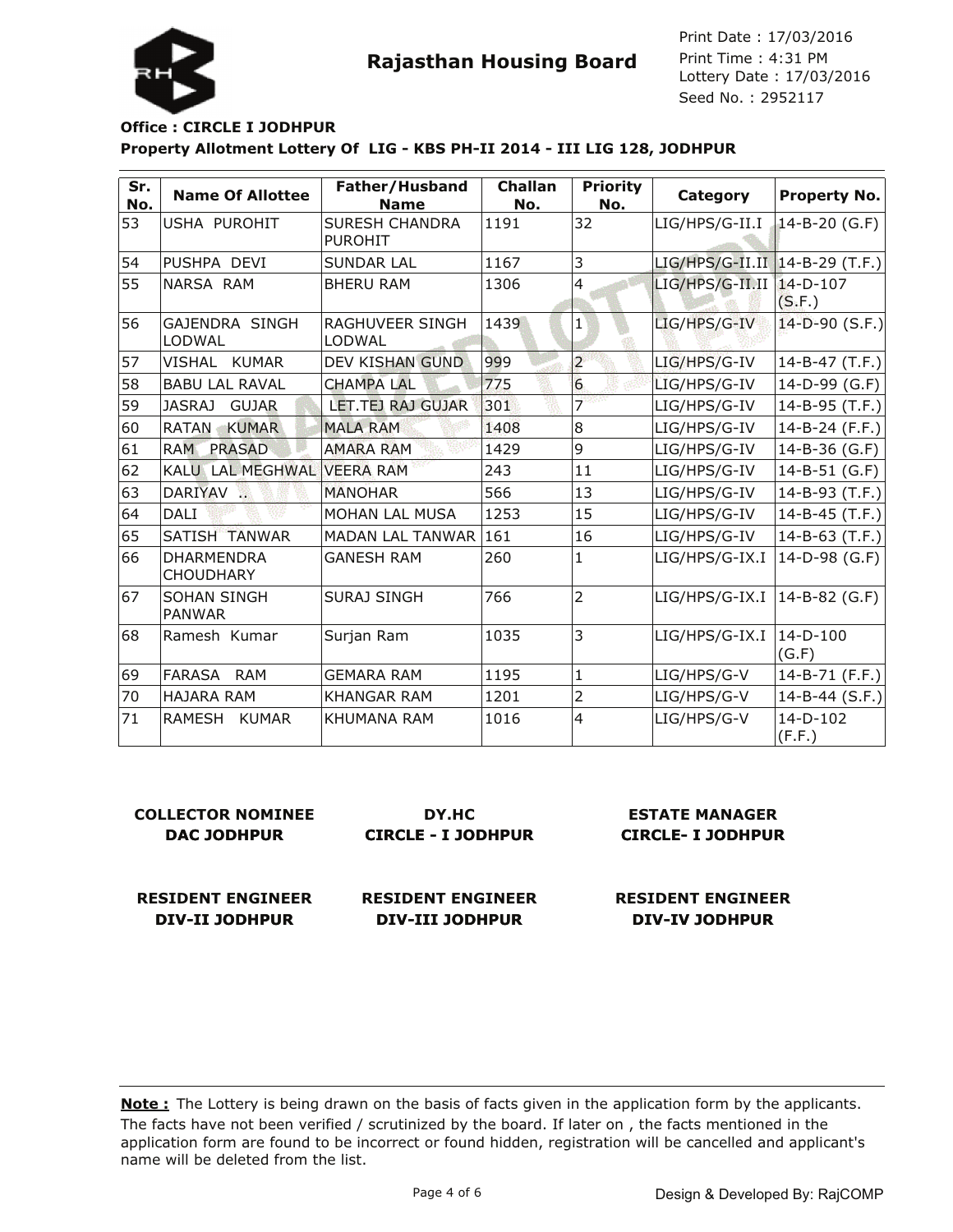



**DIV-II JODHPUR**

**Property Allotment Lottery Of LIG - KBS PH-II 2014 - III LIG 128, JODHPUR Office : CIRCLE I JODHPUR**

| Sr.<br>No. | <b>Name Of Allottee</b>                 | Father/Husband<br><b>Name</b>         | <b>Challan</b><br>No. | <b>Priority</b><br>No. | Category       | <b>Property No.</b>    |
|------------|-----------------------------------------|---------------------------------------|-----------------------|------------------------|----------------|------------------------|
| 72         | RITU SHIVGAN                            | <b>GHASI LAL MEENA</b>                | 1230                  | 9                      | LIG/HPS/G-V    | 14-B-66 (G.F)          |
| 73         | DHAPU DEVI                              | <b>KHUMANARAM</b>                     | 638                   | 10                     | LIG/HPS/G-V    | $14 - B - 35$ (G.F)    |
| 74         | <b>BABLESH SINGH</b><br><b>MEENA</b>    | RAM KISHAN MEENA                      | 1030                  | $ 11\rangle$           | LIG/HPS/G-V    | $14-D-112$<br>(T.F.)   |
| 75         | MUKESH KUMAR<br><b>MEENA</b>            | MAHADEV MEENA                         | 1143                  | 12                     | LIG/HPS/G-V    | 14-D-97 (G.F)          |
| 76         | ASHOK CHOUHAN                           | <b>SUMER CHOUHAN</b>                  | 1133                  | 13                     | LIG/HPS/G-V    | $ 14 - B - 57 (S.F.) $ |
| 77         | SURESH KUAMR                            | <b>MALA RAM</b>                       | 455                   | 14                     | LIG/HPS/G-V    | 14-D-84 (G.F)          |
| 78         | MAHAVEER PRASAD<br><b>JAT</b>           | <b>TRILOK RAM</b>                     | 888                   | $\overline{a}$         | LIG/HPS/G-VIII | 14-B-96 (T.F.)         |
| 79         | <b>PRAMOD SINGH</b>                     | <b>TEJ BAHADUR SINGH 86</b>           |                       | $\mathbf{1}$           | LIG/ORS/G-I.I  | $14 - B - 37$ (F.F.)   |
| 80         | raish ahmed                             | bashir ahmed                          | 779                   | $\mathbf{1}$           | LIG/ORS/G-I.II | 14-B-77 (T.F.)         |
| 81         | jay prakash gaur                        | Nathu singh gaur                      | 1310                  | 2                      | LIG/ORS/G-I.II | 14-B-80 (T.F.)         |
| 82         | meenu bissa                             | suresh bissa                          | 304                   | $\mathbf{1}$           | LIG/ORS/G-II.I | 14-D-88 (F.F.)         |
| 83         | <b>ASHOK SINGH</b><br>SOLANKI           | <b>MEGH SINGH</b><br><b>SOLANKI</b>   | 698                   | $\overline{2}$         | LIG/ORS/G-II.I | 14-B-8 (F.F.)          |
| 84         | REVANT KUMAR                            | <b>DEVA RAM</b>                       | 949                   | 3                      | LIG/ORS/G-II.I | $ 14 - B - 73 (S.F.) $ |
| 85         | LAXMINARAYAN                            | <b>SURAJ MAL</b>                      | 409                   | 4                      | LIG/ORS/G-II.I | $14 - B - 19$ (G.F)    |
| 86         | CHHAIL SINGH                            | <b>KISHAN SINGH</b><br><b>PATAWAT</b> | 621                   | 5                      | LIG/ORS/G-II.I | 14-B-5 (F.F.)          |
| 87         | Prashant Verma                          | A K Verma                             | 1430                  | 6                      | LIG/ORS/G-II.I | $ 14-D-89(S.F.) $      |
| 88         | himanshu Singh                          | Satya Prakash                         | 342                   | $\overline{7}$         | LIG/ORS/G-II.I | $ 14 - B - 13 (T.F.) $ |
| 89         | <b>HIMANSHU SINGH</b><br><b>CHOUHAN</b> | <b>JALAM SINGH</b>                    | 630                   | 10                     | LIG/ORS/G-II.I | $14 - B - 65$ (G.F)    |
| 90         | THANA RAM                               | <b>HIRA RAM</b>                       | 510                   | $\overline{2}$         | LIG/ORS/G-IV   | 14-D-95 (T.F.)         |
| 91         | <b>GANESHA RAM</b>                      | <b>SUKHA RAM</b>                      | 496                   | $\overline{4}$         | LIG/ORS/G-IV   | 14-B-40 (F.F.)         |

| <b>COLLECTOR NOMINEE</b> | DY.HC                     | <b>ESTATE MANAGER</b>    |
|--------------------------|---------------------------|--------------------------|
| <b>DAC JODHPUR</b>       | <b>CIRCLE - I JODHPUR</b> | <b>CIRCLE- I JODHPUR</b> |
| <b>RESIDENT ENGINEER</b> | <b>RESIDENT ENGINEER</b>  | <b>RESIDENT ENGINEER</b> |

**DIV-III JODHPUR**

The facts have not been verified / scrutinized by the board. If later on , the facts mentioned in the application form are found to be incorrect or found hidden, registration will be cancelled and applicant's name will be deleted from the list. **Note :** The Lottery is being drawn on the basis of facts given in the application form by the applicants.

**DIV-IV JODHPUR**